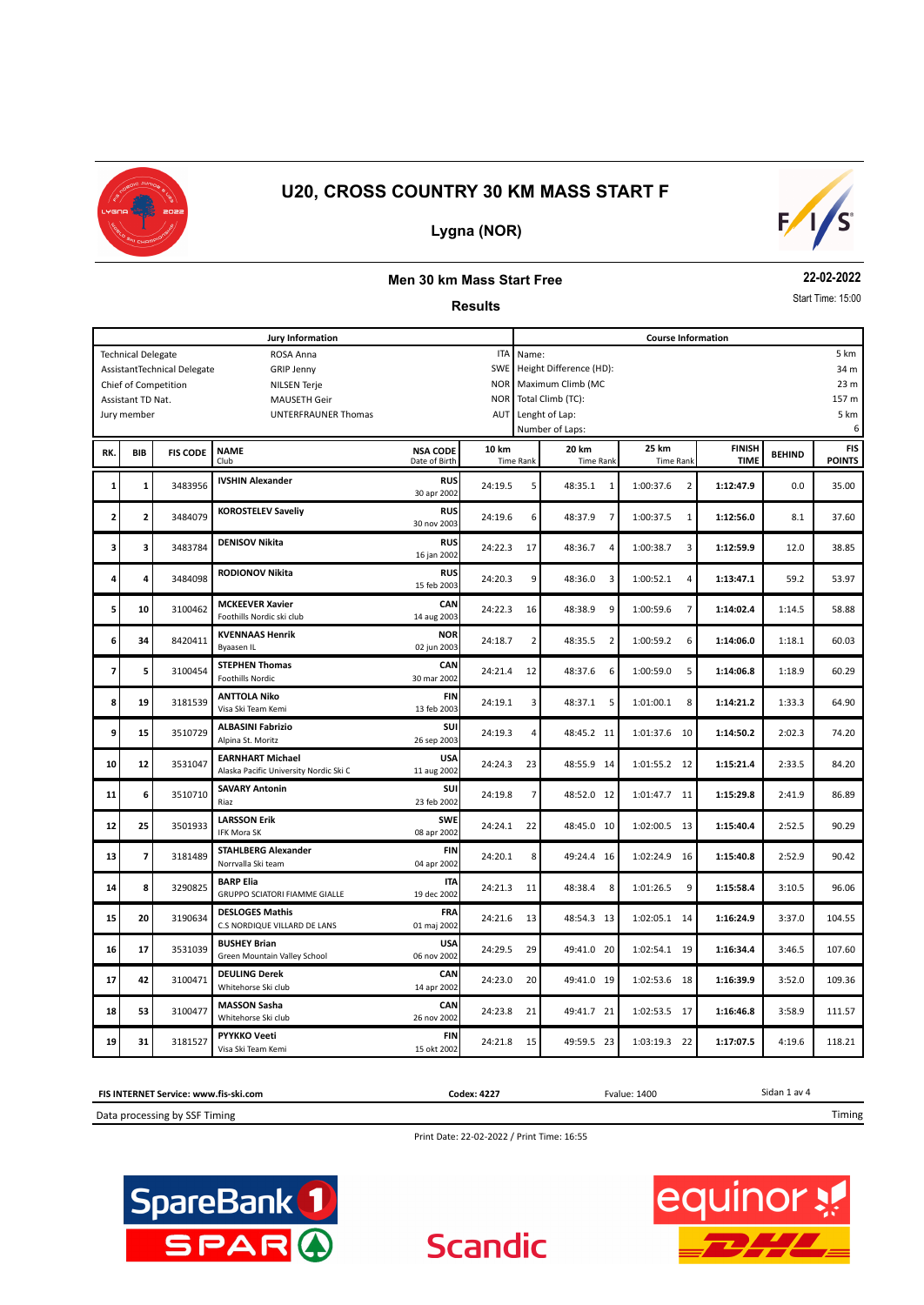

# **Lygna (NOR)**



#### **Men 30 km Mass Start Free**

**Results**

**22-02-2022** Start Time: 15:00

| RK. | BIB | <b>FIS CODE</b> | <b>NAME</b><br>Club                                       | <b>NSA CODE</b><br>Date of Birth | 10 km<br><b>Time Rank</b> | 20 km<br><b>Time Rank</b> | 25 km<br><b>Time Rank</b> | <b>FINISH</b><br><b>TIME</b> | <b>BEHIND</b> | <b>FIS</b><br><b>POINTS</b> |
|-----|-----|-----------------|-----------------------------------------------------------|----------------------------------|---------------------------|---------------------------|---------------------------|------------------------------|---------------|-----------------------------|
| 20  | 9   | 3501976         | <b>ANGER Edvin</b><br>Åsarna IK                           | <b>SWE</b><br>08 apr 2002        | 24:25.4<br>25             | 50:12.7 24                | 1:03:48.8 24              | 1:17:42.8                    | 4:54.9        | 129.52                      |
| 21  | 39  | 3190677         | <b>PRIMET Luc</b><br>OLYMPIC MONT D OR                    | FRA<br>12 okt 2002               | 24:22.6<br>18             | 49:35.2 18                | 1:03:16.0 21              | 1:17:57.0                    | 5:09.1        | 134.07                      |
| 22  | 59  | 3501928         | <b>RUNE Carl</b><br>Täby IS                               | <b>SWE</b><br>19 okt 2002        | 24:27.2<br>28             | 50:19.4 25                | 1:03:48.7 23              | 1:17:59.5                    | 5:11.6        | 134.87                      |
| 23  | 28  | 3200981         | <b>KOLLER Kilian</b><br><b>Tsv Buchenberg</b>             | <b>GER</b><br>21 maj 2002        | 24:46.2<br>32             | 51:13.2 28                | 1:04:28.0<br>- 26         | 1:18:18.2                    | 5:30.3        | 140.87                      |
| 24  | 22  | 3670219         | <b>BEXULTAN Yernur</b>                                    | KAZ<br>23 apr 2002               | 25:11.9<br>45             | 51:14.3 30                | 1:04:30.0<br>28           | 1:18:23.1                    | 5:35.2        | 142.44                      |
| 25  | 57  | 3690145         | <b>AKSIUTA Volodymyr</b>                                  | <b>UKR</b><br>11 sep 2003        | 25:05.8<br>37             | 51:14.6 31                | 1:04:30.5<br>- 29         | 1:18:31.5                    | 5:43.6        | 145.13                      |
| 26  | 66  | 8420077         | <b>BJERTNAES Bjarte</b><br>Jevnaker If                    | <b>NOR</b><br>19 jan 2002        | 24:25.2<br>24             | 49:34.9 17                | 1:03:00.0<br>20           | 1:18:36.5                    | 5:48.6        | 146.73                      |
| 27  | 61  | 3040145         | <b>HINCKFUSS Hugo</b>                                     | <b>AUS</b><br>06 mar 2003        | 25:05.4<br>35             | 51:21.4 33                | 1:05:00.5 32              | 1:18:38.1                    | 5:50.2        | 147.25                      |
| 28  | 24  | 3300759         | <b>KASAHARA Sho</b><br>Nakano Risshikan Senior High Schoo | <b>JPN</b><br>12 okt 2002        | 24:46.6<br>33             | 51:24.0 36                | 1:05:01.2 33              | 1:18:38.8                    | 5:50.9        | 147.47                      |
| 29  | 26  | 3300790         | <b>TAKIZAWA Ikuya</b><br>Tookamachi Senior High School    | <b>JPN</b><br>16 feb 2004        | 25:07.3<br>39             | 51:25.1 37                | 1:05:01.7 34              | 1:18:39.0                    | 5:51.1        | 147.53                      |
| 30  | 62  | 3150874         | <b>PILAR Ondrej</b><br><b>CKS SKI Jilemnice</b>           | CZE<br>20 dec 2003               | 25:07.6<br>40             | 51:19.2 32                | 1:04:31.8 30              | 1:18:48.9                    | 6:01.0        | 150.71                      |
| 31  | 14  | 3530989         | <b>HALL Walker</b><br>University of Utah Ski Team         | <b>USA</b><br>11 jun 2002        | 24:22.8<br>19             | 49:59.2 22                | 1:04:11.2 25              | 1:18:49.6                    | 6:01.7        | 150.93                      |
| 32  | 50  | 3550234         | <b>EIDUKS Ediis</b><br>Aizkraukles NSS                    | LAT<br>09 nov 2003               | 24:26.1<br>26             | 50:28.3 26                | 1:04:29.7 27              | 1:19:14.7                    | 6:26.8        | 158.98                      |
| 33  | 33  | 3201049         | <b>PETZOLD Luca</b><br>Wsc Erzgebirge oberwiesenthal      | <b>GER</b><br>08 feb 2003        | 24:21.2<br>10             | 50:36.2 27                | 1:04:37.4 31              | 1:19:18.8                    | 6:30.9        | 160.29                      |
| 34  | 18  | 3510747         | <b>COTTIER Pierrick</b><br>Im Fang                        | SUI<br>10 apr 2003               | 25:17.5<br>48             | 52:07.0 47                | 1:05:38.5 38              | 1:19:32.5                    | 6:44.6        | 164.68                      |
| 35  | 58  | 3660198         | <b>KHOLAD Artsiom</b>                                     | <b>BLR</b><br>20 okt 2003        | 25:16.4<br>47             | 52:01.3 41                | 1:05:38.6 39              | 1:19:33.1                    | 6:45.2        | 164.87                      |
| 36  | 30  | 3531004         | <b>MAURER Alexander</b><br>Alaska Winter stars            | <b>USA</b><br>15 aug 2002        | 24:47.4<br>34             | 51:23.1 35                | 1:05:17.3 35              | 1:19:36.8                    | 6:48.9        | 166.06                      |
| 37  | 16  | 3424846         | <b>HORVEN Preben</b><br>Bossmo Og ytteren il              | <b>NOR</b><br>28 jan 2002        | 24:18.5<br>$\mathbf{1}$   | 48:59.2 15                | 1:02:20.7 15              | 1:19:37.3                    | 6:49.4        | 166.22                      |
| 38  | 23  | 3150799         | <b>ZATLOUKAL Krystof</b><br>Lk Slovan karlovy vary        | <b>CZE</b><br>06 sep 2002        | 24:31.7<br>30             | 51:29.0 39                | 1:05:41.5 41              | 1:19:47.0                    | 6:59.1        | 169.33                      |
| 39  | 11  | 3090136         | <b>PESHKOV Daniel</b><br>SK Panichishte 2009              | <b>BUL</b><br>23 dec 2002        | 25:13.1<br>46             | 52:02.4 42                | 1:06:00.8 42              | 1:19:50.6                    | 7:02.7        | 170.48                      |
| 40  | 48  | 3150845         | <b>HOZAK Daniel Oskar</b><br>Lk Slovan karlovy vary       | <b>CZE</b><br>16 feb 2003        | 25:07.8<br>41             | 51:28.3 38                | 1:05:41.2 40              | 1:20:03.5                    | 7:15.6        | 174.62                      |
| 41  | 40  | 3550225         | <b>KAPARKALEJS Lauris</b><br>Madonas BJSS                 | LAT<br>13 dec 2003               | 25:06.8<br>38             | 52:03.0 43                | 1:06:01.2 43              | 1:20:24.5                    | 7:36.6        | 181.35                      |
| 42  | 41  | 3201007         | <b>JUNG Simon</b><br>Sc Immenstadt                        | <b>GER</b><br>17 jun 2003        | 24:33.8<br>31             | 51:21.8 34                | 1:05:18.0 36              | 1:20:39.9                    | 7:52.0        | 186.29                      |

Data processing by SSF Timing **FIS INTERNET Service: www.fis-ski.com** **Codex: 4227** Fvalue: 1400

Timing

Sidan 2 av 4



**Scandic** 



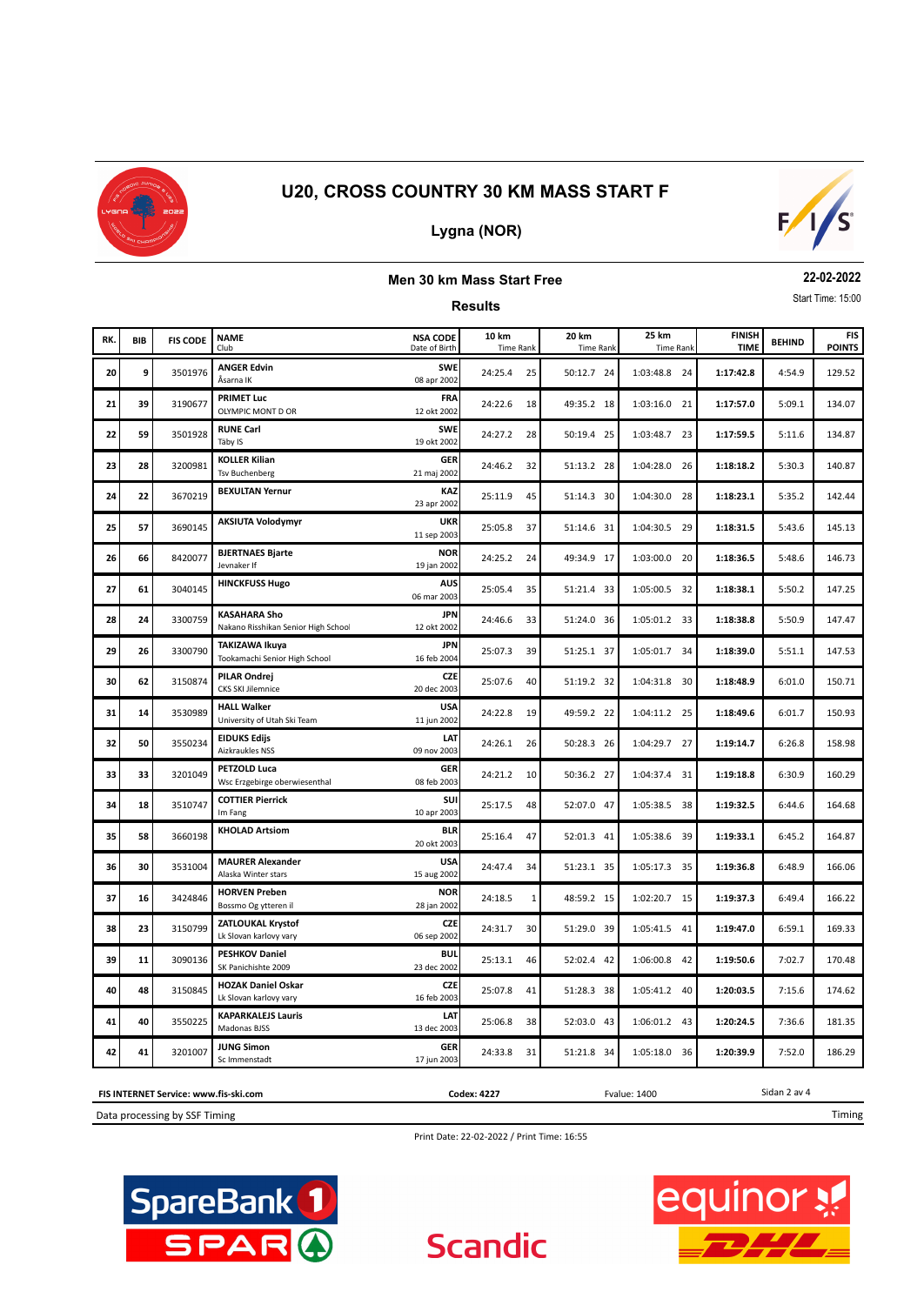

# **Lygna (NOR)**



#### **Men 30 km Mass Start Free**

**Results**

**22-02-2022** Start Time: 15:00

| RK. | <b>BIB</b> | <b>FIS CODE</b> | <b>NAME</b><br>Club                                                | <b>NSA CODE</b><br>Date of Birth | 10 km<br><b>Time Rank</b> | 20 km<br><b>Time Rank</b> | 25 km<br><b>Time Rank</b> | <b>FINISH</b><br><b>TIME</b> | <b>BEHIND</b> | <b>FIS</b><br><b>POINTS</b> |
|-----|------------|-----------------|--------------------------------------------------------------------|----------------------------------|---------------------------|---------------------------|---------------------------|------------------------------|---------------|-----------------------------|
| 43  | 44         | 3502009         | <b>LANTTO David</b><br>Gällivare SK                                | <b>SWE</b><br>19 feb 2003        | 25:26.2<br>53             | 52:53.6 53                | 1:06:51.2 51              | 1:20:41.8                    | 7:53.9        | 186.89                      |
| 44  | 63         | 3490325         | <b>MORALES Martin</b><br><b>C.D SABIKA</b>                         | <b>ESP</b><br>25 dec 2002        | 25:28.9<br>55             | 52:42.9 51                | 1:06:53.1 53              | 1:20:42.4                    | 7:54.5        | 187.09                      |
| 45  | 68         | 3700133         | <b>HORNIAK Matej</b><br><b>MKL Kremnica</b>                        | <b>SVK</b><br>22 maj 2003        | 25:27.9<br>54             | 52:26.4 48                | 1:06:37.8 47              | 1:20:44.0                    | 7:56.1        | 187.60                      |
| 46  | 56         | 3181574         | <b>MANTYVAARA Konsta</b><br>Pohti Ski Team                         | <b>FIN</b><br>05 aug 2003        | 25:32.2<br>58             | 52:54.6 54                | 1:06:53.5 54              | 1:20:45.4                    | 7:57.5        | 188.05                      |
| 47  | 27         | 3300713         | <b>OZEKI Chikara</b>                                               | <b>JPN</b><br>30 jun 2002        | 25:25.1<br>52             | 52:33.2 50                | 1:06:41.1 49              | 1:20:49.5                    | 8:01.6        | 189.36                      |
| 48  | 37         | 3120182         | <b>CHEN Guoming</b>                                                | <b>CHN</b><br>02 nov 2003        | 25:10.3<br>44             | 52:03.4 44                | 1:06:01.8<br>44           | 1:20:50.7                    | 8:02.8        | 189.75                      |
| 49  | 49         | 3430326         | <b>BRYJA Sebastian</b><br>Uks Regle koscielisko                    | <b>POL</b><br>11 feb 2002        | 25:17.6<br>49             | 53:04.2 57                | 1:06:54.7 56              | 1:20:51.3                    | 8:03.4        | 189.94                      |
| 50  | 43         | 3120259         | <b>MA Guogiang</b>                                                 | <b>CHN</b><br>01 aug 2002        | 25:41.0<br>61             | 53:03.2 55                | 1:06:50.4<br>50           | 1:21:00.9                    | 8:13.0        | 193.02                      |
| 51  | 45         | 3120343         | Gulongzeren                                                        | <b>CHN</b><br>08 jul 2004        | 25:31.2<br>56             | 53:04.0 56                | 1:06:52.3 52              | 1:21:08.9                    | 8:21.0        | 195.58                      |
| 52  | 52         | 3290886         | <b>ZORZI Andrea</b><br><b>GRUPPO SCIATORI FIAMME GIALLE</b>        | <b>ITA</b><br>24 okt 2003        | 24:26.2<br>27             | 51:13.5 29                | 1:05:19.4 37              | 1:21:14.7                    | 8:26.8        | 197.44                      |
| 53  | 21         | 3424860         | <b>THORSTENSEN Magnus</b><br>Strindheim Ski                        | <b>NOR</b><br>31 jan 2002        | 24:21.8<br>14             | 51:48.0 40                | 1:06:19.2 45              | 1:21:25.1                    | 8:37.2        | 200.77                      |
| 54  | 13         | 3300725         | <b>SAKAI Kanta</b><br>Tookamachi Senior High School                | <b>JPN</b><br>15 jul 2002        | 25:19.9<br>51             | 53:04.9 58                | 1:06:54.1 55              | 1:21:25.8                    | 8:37.9        | 201.00                      |
| 55  | 65         | 3460065         | <b>IFTIMIE Petrica Florin</b><br>LPS Bistita                       | ROU<br>07 apr 2003               | 25:32.9<br>59             | 52:31.3 49                | 1:06:37.9 48              | 1:22:20.9                    | 9:33.0        | 218.66                      |
| 56  | 29         | 3510784         | <b>NAEFF Isai</b><br>Lischana Scuol                                | <b>SUI</b><br>25 aug 2005        | 25:18.2<br>50             | 53:10.9 59                | 1:07:59.5 57              | 1:22:23.3                    | 9:35.4        | 219.43                      |
| 57  | 46         | 3350011         | <b>BUECHEL Micha</b><br>Nordic Club Liechtenstein                  | LIE<br>14 jul 2002               | 26:02.8<br>62             | 53:51.7 61                | 1:08:05.7<br>58           | 1:22:23.6                    | 9:35.7        | 219.52                      |
| 58  | 71         | 3220052         | <b>SLIMON James</b><br><b>Highland Nordic</b>                      | <b>GBR</b><br>13 apr 2002        | 26:15.7<br>64             | 53:52.6 62                | 1:08:07.9 59              | 1:22:23.8                    | 9:35.9        | 219.59                      |
| 59  | 47         | 3430365         | <b>JARECKI Piotr</b><br><b>KS SPEED Jaslo</b>                      | <b>POL</b><br>01 jan 2003        | 25:08.6<br>42             | 52:06.7 46                | 1:06:19.6 46              | 1:22:39.4                    | 9:51.5        | 224.59                      |
| 60  | 72         | 3660231         | <b>HUBENKA Aliaksei</b><br><b>Belarus Cross-Country Federation</b> | <b>BLR</b><br>08 sep 2003        | 26:17.8<br>66             | 53:51.0 60                | 1:08:11.1 60              | 1:22:53.1                    | 10:05.2       | 228.98                      |
| 61  | 54         | 3150812         | <b>CENEK Jachym</b><br>Fenix Ski Team Jesenik                      | <b>SVK</b><br>01 maj 2002        | 25:38.0<br>60             | 54:01.3 63                | 1:09:00.8 61              | 1:24:29.6                    | 11:41.7       | 259.91                      |
| 62  | 64         | 3660219         | <b>KAZAK Yahor</b><br><b>Belarus Cross-Country Federation</b>      | <b>BLR</b><br>01 jun 2003        | 26:06.0<br>63             | 54:24.6 64                | 1:09:33.0 62              | 1:24:35.7                    | 11:47.8       | 261.86                      |
| 63  | 74         | 3170079         | <b>TOBIASSEN Magnus</b><br>Eiker Ski                               | <b>DEN</b><br>19 apr 2004        | 26:23.5<br>67             | 55:37.4 65                | 1:10:11.1 63              | 1:24:36.3                    | 11:48.4       | 262.06                      |
| 64  | 38         | 3670209         | <b>KARIMOV Almas</b>                                               | KAZ<br>11 feb 2002               | 27:40.4<br>72             | 56:17.3 67                | 1:10:39.1 64              | 1:26:12.2                    | 13:24.3       | 292.79                      |
| 65  | 69         | 3690133         | ZHUVAHA Oleksii<br>Ukrainian Eastern winter sports oly             | <b>UKR</b><br>06 jun 2002        | 27:05.6<br>70             | 56:28.7 68                | 1:11:05.6 65              | 1:26:46.9                    | 13:59.0       | 303.92                      |

**FIS INTERNET Service: www.fis-ski.com**

Data processing by SSF Timing

Print Date: 22-02-2022 / Print Time: 16:55

**Scandic** 

**Codex: 4227** Fvalue: 1400





Sidan 3 av 4

Timing